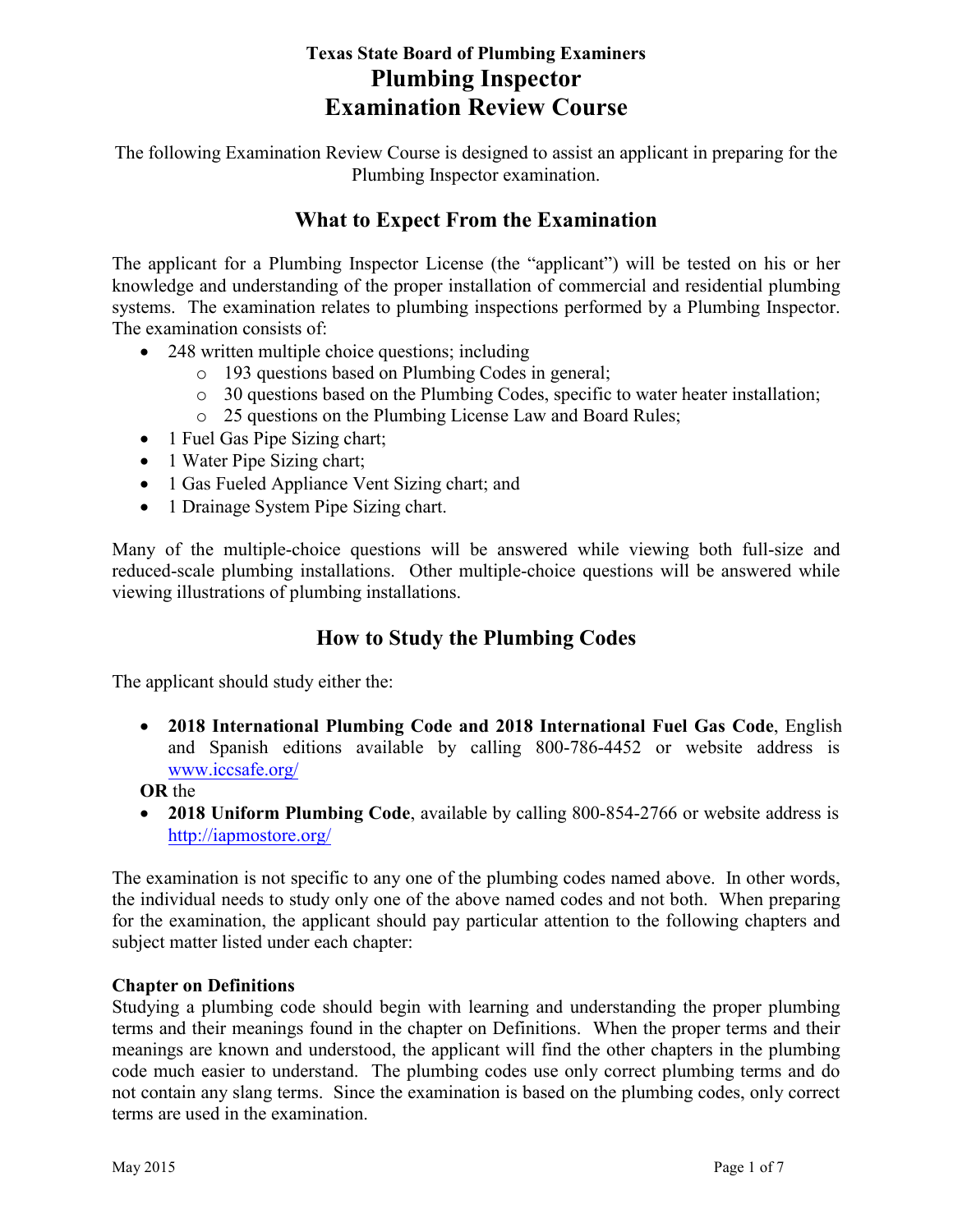## A Sample Question from the Plumbing Inspector Examination:

A vent pipe connecting upward from a soil or waste stack to a vent stack to prevent pressure changes in the stack is a:

- A. crown vent
- B. common vent
- C. loop vent
- D. yoke vent

## **Chapter on General Regulations or General Requirements**

The chapter on general regulations or general requirements, generally addresses the requirements for the installation of plumbing. Some of the subjects in this chapter may be more specifically addressed in the other chapters of the code. Some of the subjects covered in this chapter include:

- types of materials and fixtures which may and may not be used;
- installation methods which may and may not be used;
- protection of piping from corrosion, stress, freezing and physical damage;
- proper bedding, support and protection of pipe installed in trenches and tunnels;
- limitations on cutting, notching and boring of the building structure;
- required types and methods of testing and inspection of the plumbing system.

## A Sample Question from the Plumbing Inspector Examination:

New, altered, or replaced plumbing:

- A. may be covered if not inspected after 48 hours
- B. may be covered if all ends are exposed
- C. shall be left uncovered until inspected and approved
- D. may be covered if bad weather damage should occur

## **Chapter on Plumbing Fixtures**

The chapter in the codes on plumbing fixtures addresses the approved types and sizes of fixtures, faucets and fixture fittings and their installation. Some of the subjects covered in this chapter are:

- water closets, bidets, lavatories, bathtubs, showers, sinks, automatic clothes washers, dish washers, food grinders;
- fixture fittings and accessories, such as p-traps, tailpieces, slip joint connections, flush valves and overflows in water closet tanks.

#### A Sample Question from the Plumbing Inspector Examination:

Water closets or bidets shall not be set closer than from its center to any sidewall or partition.

- A. 10 inches
- B. 12 inches
- C. 15 inches
- D. 18 inches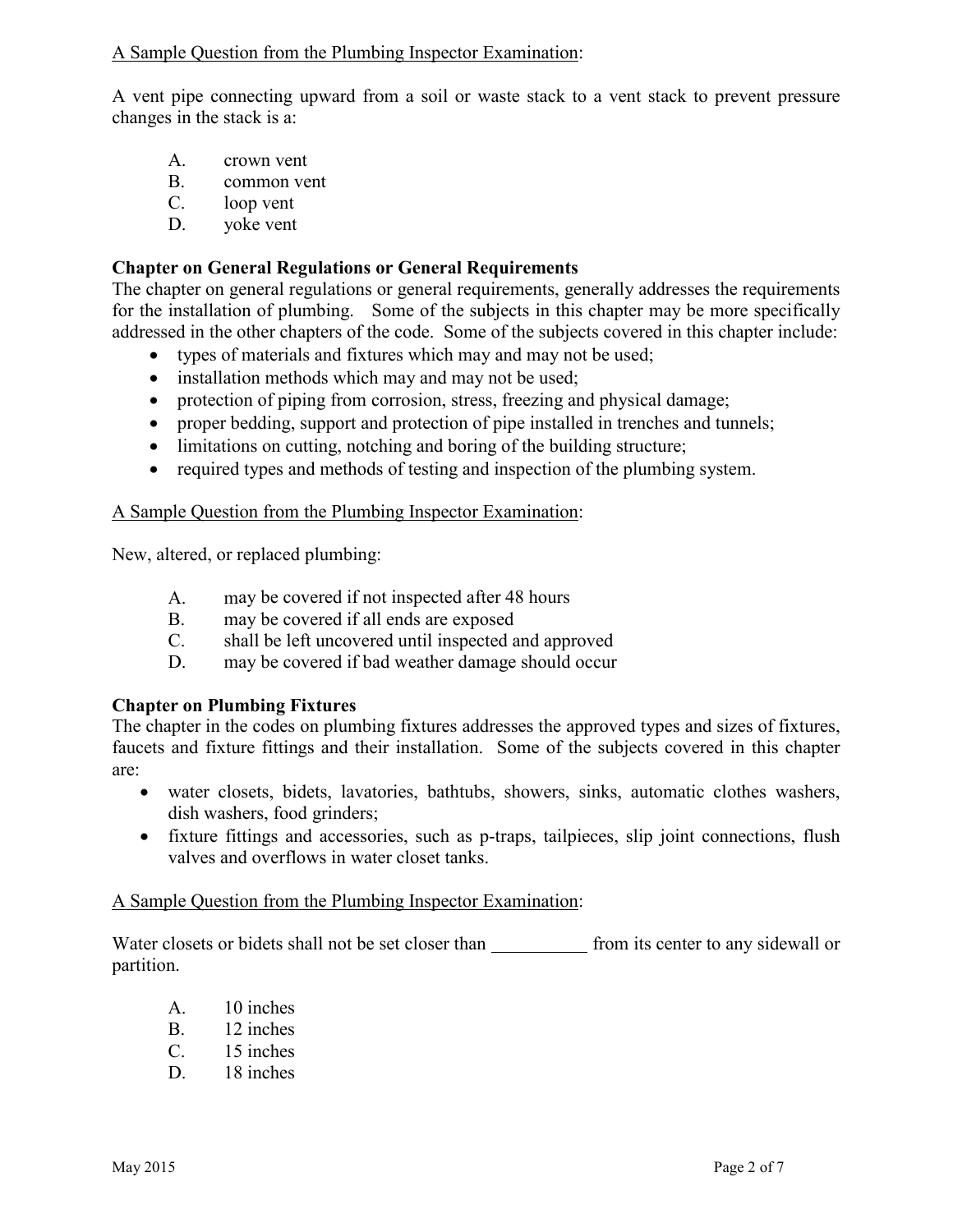## **Chapter on Water Heaters**

The chapter on water heaters addresses the installation of water heaters, including the required connections, valves and safety devices. The chapter in the codes on fuel gas, also addresses many requirements for water heater installation and venting. Some of the subjects addressed in the chapter on Water Heaters are:

- approved locations of water heaters
- supply valves
- pressure and temperature relief valves and drains
- drain pans

During the examination, the applicant will view several water heater installations. Each water heater installation will be numbered. Each water heater will have the manufacturer's warning and statistical labels affixed to the water heater. Each water heater installation will contain some code violations, which must be identified by the applicant.

## A Sample Question from the Plumbing Inspector Examination:

The combustion air openings in the water heater #1 closet are 8 inches in diameter. One is located 12 inches down from the ceiling to the center of the opening. The other is located near the bottom of the water heater, which is 18 inches off the floor. At 1 square inch of opening required per 2,000 Btu, the combustion air openings would be:

- A. properly located and sized.
- B. correctly sized, but the lower opening should be within 12 inches of the floor.
- C. correctly located, but should be at least 10 inches in diameter.
- D. sized correctly, but both openings should be in the upper 12 inches of the closet.

## **Chapter on Water Supply and Distribution**

The chapter on water supply and distribution address materials and installation of hot and cold water supply and distribution systems. Some of the subjects covered in this chapter are:

- cross-connection contamination prevention, including vacuum breakers and air gaps;
- approved materials for water supply piping;
- required methods for installation of water piping, including threaded, solvent cement and solder joints.

## A Sample Question from the Plumbing Inspector Examination:

An approved type pressure regulator should be used when water pressure is over psi gauge:

- A. 40
- B. 60
- C. 80
- D. 100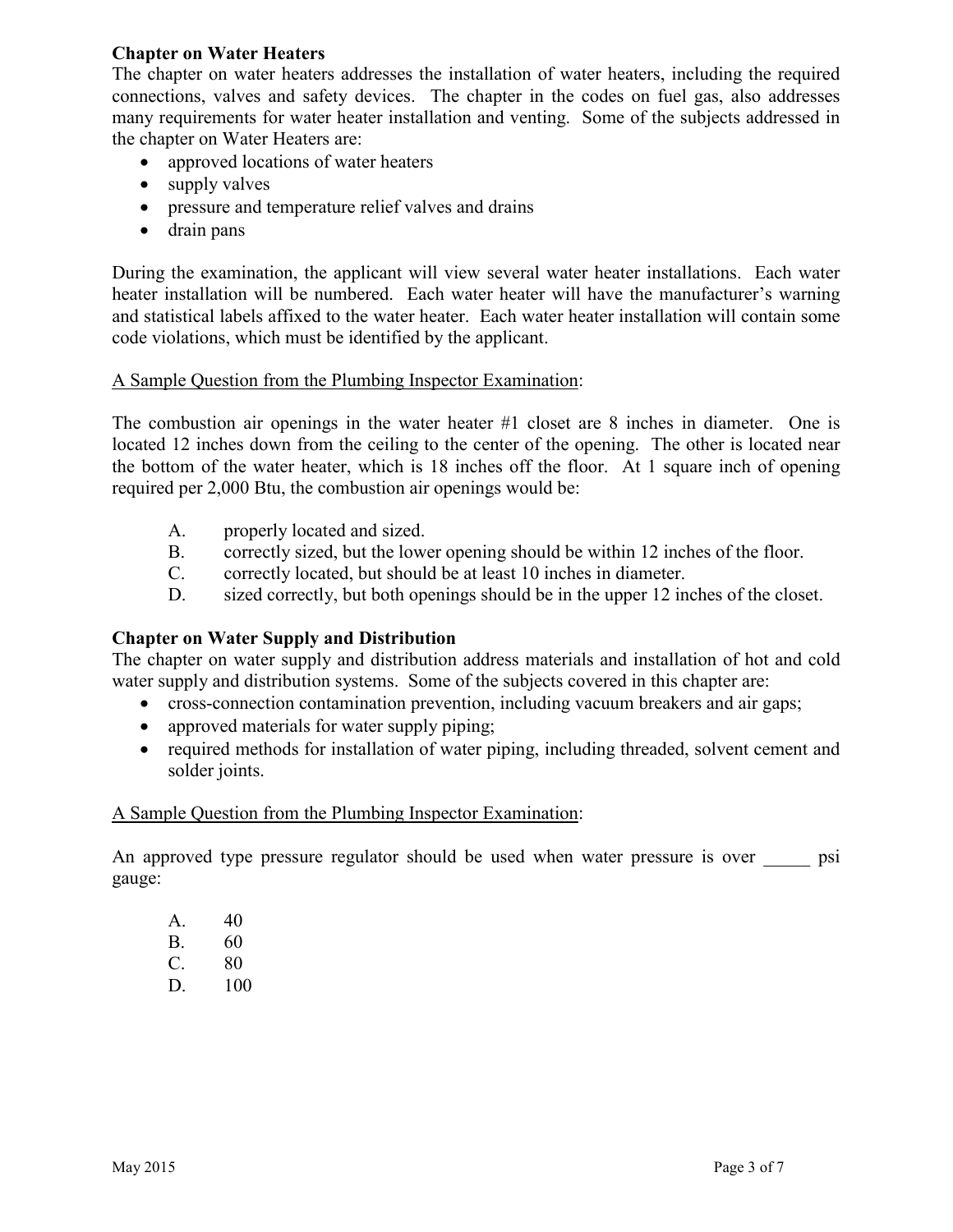## **Chapter on Sanitary Drainage**

The chapter on sanitary drainage addresses the materials and installation of sanitary drainage piping systems. Some of the subjects covered in this chapter are:

- approved and prohibited materials for sanitary drain piping;
- required methods for installation of drainage piping, including solvent cement joints;
- required distance between building drain and water service:
- required locations of cleanouts;
- testing of sanitary drainage piping.

## A Sample Question from the Plumbing Inspector Examination:

Which one of these fixtures has the highest fixture unit rating?

- A. Bathtub
- B. Water closet
- C. Lavatory
- D. Kitchen sink

## **Chapter on Indirect and Special Wastes**

The Chapter on Indirect and Special Wastes addresses conditions often found to be specific to food handling establishments, health care and laboratory facilities. Much of this chapter is regarding the correct methods for providing air gaps and neutralizing devices for corrosive wastes.

#### A Sample Question from the Plumbing Inspector Examination:

Piping receiving the discharge of chemical wastes shall not be made of:

- A. glass
- B. copper
- C. corrosion resistant material
- D. high silicone cast iron

## **Chapter on Vents**

The chapter on vents addresses the materials and installation of vent systems, which allow the sanitary drainage system to operate properly. Some of the subjects covered in this chapter are:

- the purpose of properly installed vent systems
- the different vent types and components which create a complete vent system
- vent terminals
- grading of vents
- connection of vent piping to sanitary drainage piping
- wet venting on the same floor versus wet venting one floor above another

#### A Sample Question from the Plumbing Inspector Examination:

Increasing vents by one pipe size will:

- A. provide increased drainage.
- B. allow a uniform installation.
- C. allow vents of longer lengths.
- D. allow vents to be shorter.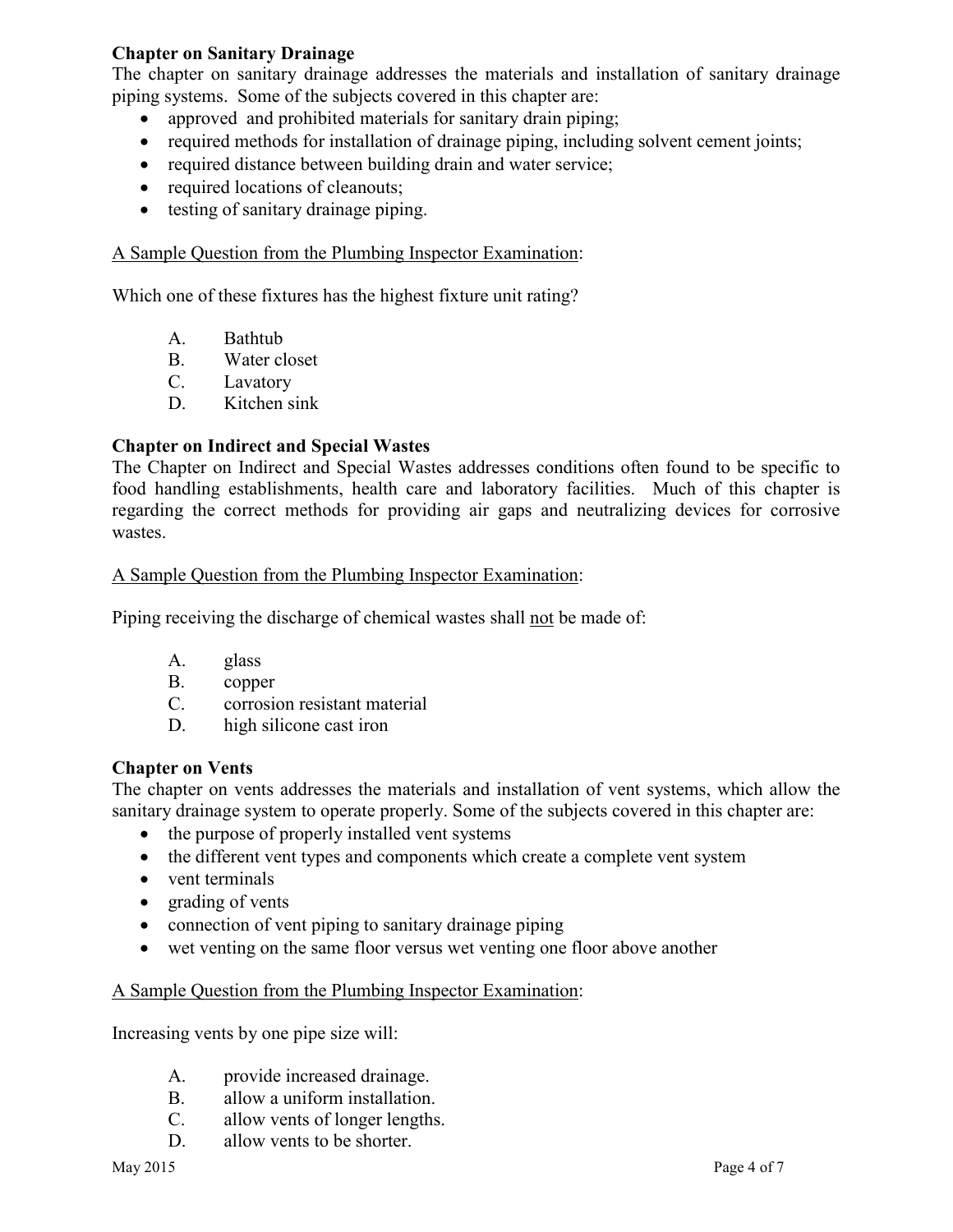# **Chapter on Traps**

The chapter on traps addresses the materials and installation of traps in the sanitary drainage system. Some of the subjects covered in this chapter are:

- design of different types of traps
- fixture traps
- protection of trap seals
- prohibited traps

## A Sample Question from the Plumbing Inspector Examination:

What is the maximum acceptable distance from the fixture outlet to the trap weir, except for washing machines?

- A. 12 inches
- B. 24 inches
- C. 36 inches
- D. 58 inches

# **Chapter on Fuel Gas or Fuel Piping**

The chapter on fuel gas or fuel piping addresses the pipes, valves, fittings and installation of those materials used for supplying fuel gas to water heaters and appliances. The applicant should be knowledgeable of the following subjects covered in this chapter:

- the different types of fuel gasses
- approved and prohibited materials for fuel gas piping
- testing of fuel gas systems

The applicant should also know that in order to install liquefied petroleum (L.P.) gas, a separate license issued by the Texas Railroad Commission must first be obtained by anyone who installs L.P. gas piping.

## A Sample Question from the Plumbing Inspector Examination:

In a fuel gas steel pipe system, what size pipe shall be supported vertically at a minimum of every floor level?

- A.  $1\frac{1}{4}$  inch or larger
- B. 1 inch
- C.  $\frac{3}{4}$  inch
- D.  $\frac{1}{2}$  inch

# **What to Expect on the Pipe Sizing Charts**

The applicant should know how to size fuel gas piping, water piping, fuel gas fired appliance vent piping and drainage piping, using the pipe sizing charts found in the plumbing and fuel gas codes. It should be noted that pipe sizing charts may vary, depending on which code is used. For that reason, the actual pipe sizing charts that the applicant will use during the examination will be mailed to the applicant after being scheduled for the examination and prior to the examination date. The applicant will have ample time to become familiar with the charts, prior to the examination.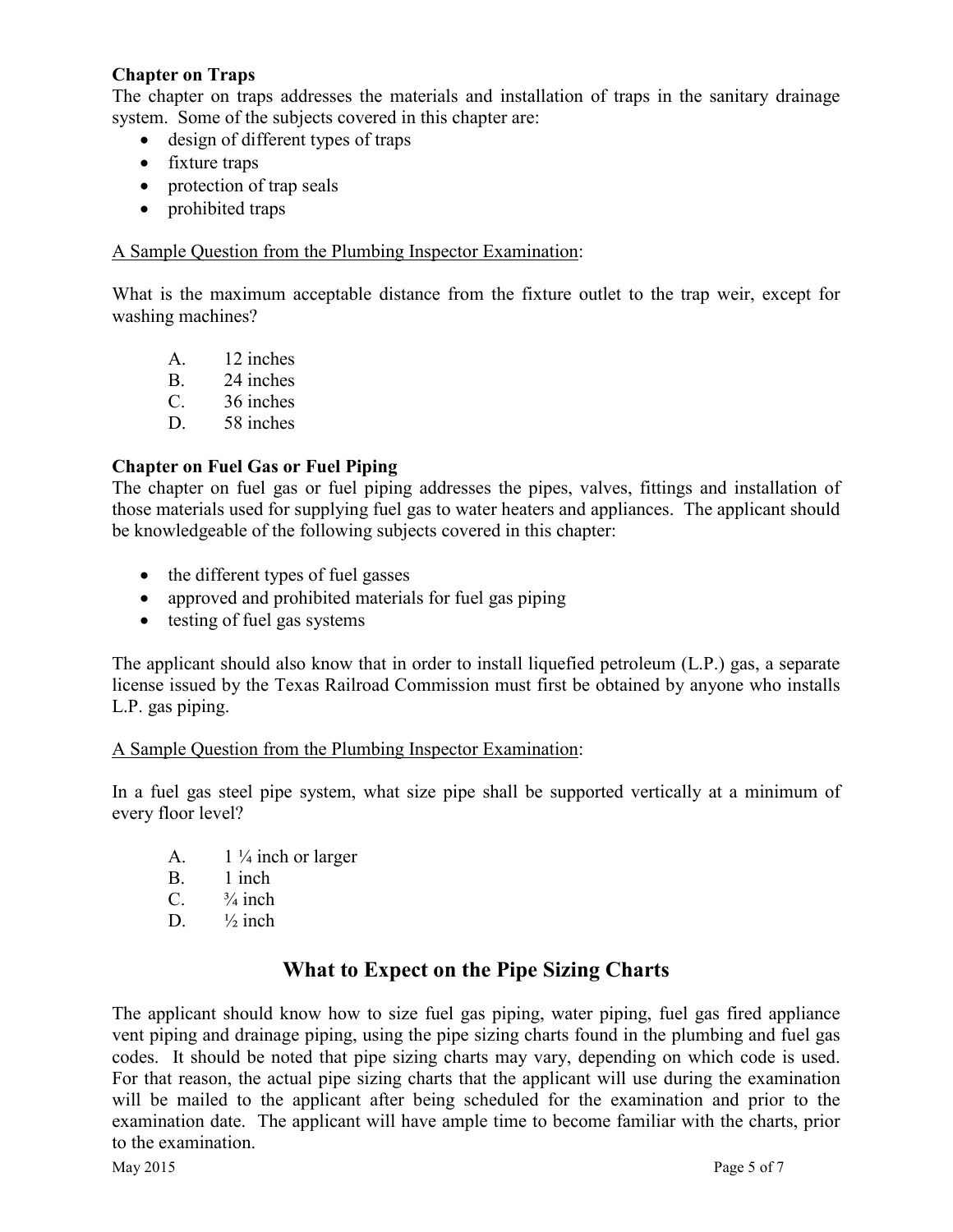# • **Fuel Gas Pipe Sizing Chart**

The applicant will be provided a plan view diagram of fuel gas piping. The applicant will be expected to determine the minimum pipe sizes, beginning at a gas meter and continuing to a furnace, kitchen range (stove), clothes dryer and water heater.

# • **Water Pipe Sizing Chart**

The applicant will be provided with an isometric diagram of water piping. The applicant will be expected to determine the minimum pipe sizes, beginning at the water meter and continuing to three hose bibs, two lavatories, two water closets, one shower, one bathtub, one sink, one laundry tray and one water heater.

# • **Fuel Gas Fired Appliance Vent Pipe Sizing Chart**

The applicant will be provided with an elevation view diagram of an individual vent from one appliance and a combined vent system from two appliances. The applicant will be expected to determine the minimum pipe sizes of the vents.

# • **Drainage Pipe Sizing Chart**

The applicant will be provided with isometric and riser diagrams of a five-story drainage system. The type and number of fixtures on each floor is provided. The applicant will be expected to determine the number of drainage fixture units and minimum pipe sizes for the drainage system.

# **How to Study the Plumbing License Law and Board Rules**

The Plumbing License Law and Board Rules contain the regulations for persons who work in the plumbing industry to abide by. The applicant should be familiar with all of these regulations. However, for the purposes of preparing for the Plumbing Inspector examination, the applicant should study the **Plumbing License Law, Sections** 1301.351, 1301.356, 1301.403, 1301.404, 1301.452, 1301.502, 1301.508, 1301.701, 1301.702 and the **Board Rules, Sections** 361.1, 365.1, 367.2, 367.4, 367.5 and 367.7.

The Plumbing License Law and Board Rules are available on the Texas State Board of Plumbing Examiners website at [www.tsbpe.state.tx.us](http://www.tsbpe.state.tx.us/) or by calling the Board's office at 512-936-5200.

• A Sample Question from the Plumbing Inspector Examination:

A licensed Plumbing Inspector:

- A. may accept reasonable compensation or things of value from a contractor or owner whose work the Plumbing Inspector is inspecting.
- B. may own or work for a plumbing company as long as it is in a city other than where he/she performs inspections without violating the Plumbing License Law.
- C. may enforce the adopted plumbing code, but not the Plumbing License Law.
- D. shall enforce the adopted plumbing code and the Plumbing License Law consistently and equitably to all persons within his/her jurisdiction.